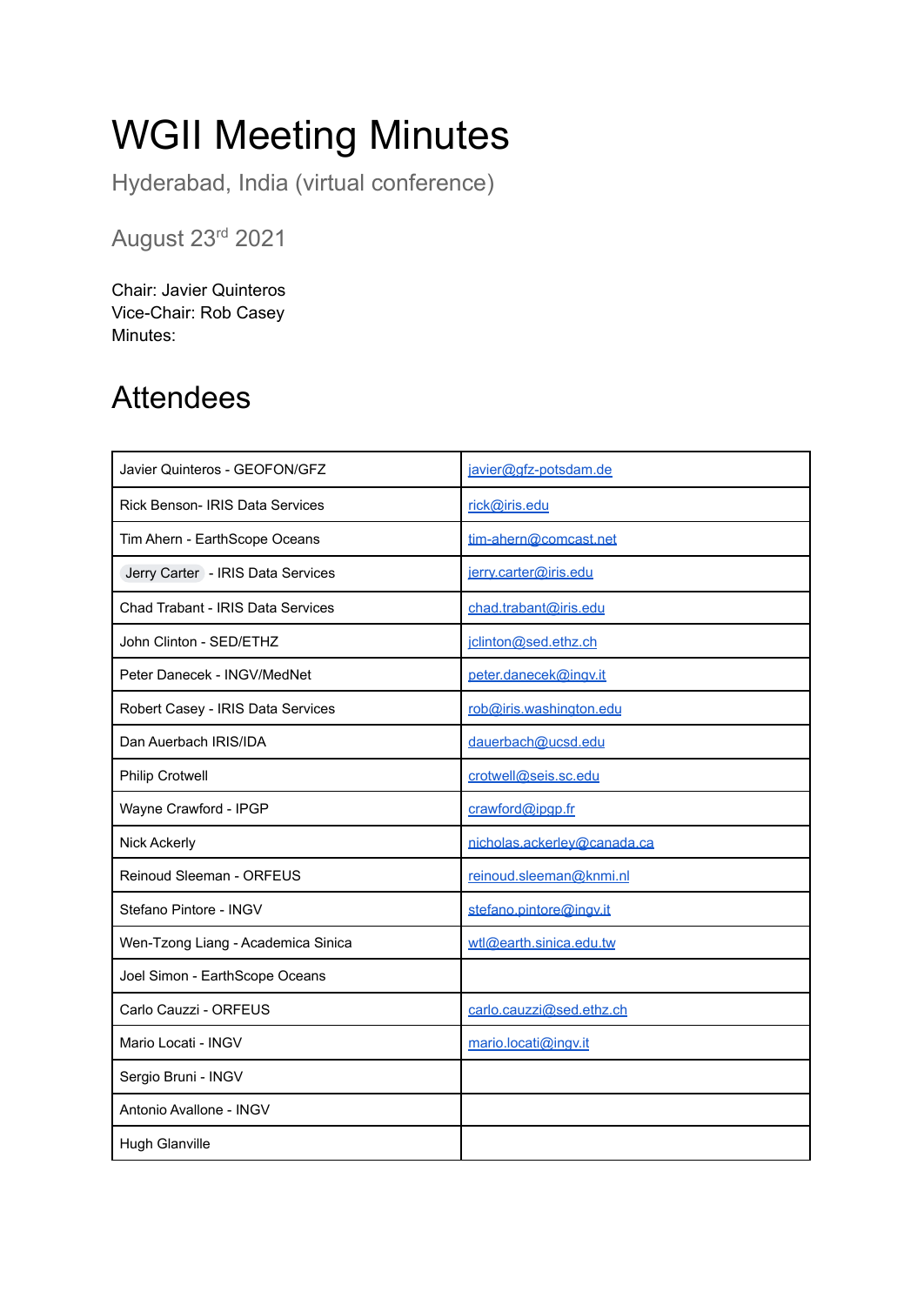| Ludék Vecsey - IG CAS        | vecsey@ig.cas.cz              |
|------------------------------|-------------------------------|
| Haichao                      |                               |
| Katrin Hafner - IRIS         | katrin.hafner@iris.edu        |
| Florian Haslinger - SED/ETHZ | florian.haslinger@sed.ethz.ch |
| Niko Horn                    |                               |

Being more than 5 representatives (at least 8) from this WG-II and the minimum attendance is considered to be satisfied.

#### Presentation

Presentation slides made to WG can be found at: <https://www.fdsn.org/wg/wgII/>

# Review of Proposed Agenda

Proposed agenda was presented by Javier Quinteros. With no comments or additions, the agenda was adopted.

## Review and Approval of Minutes from the previous Meeting in Montreal 2019

Minutes from 2019 meeting were approved with the proviso that Jerry Carter be added to the 2019 minutes as an attendee.

# Status of 2019 Action Items

J. Quinteros reviewed the action items from the last meeting. No objections were made.

Chad offered a comment on the Decision Taking process Action Item: The official process is that final approval from the WG is announced to the FDSN Steering Committee in order to get their vote. (This was found in the body of the text.) Javier acknowledged that this is important to put emphasis on.

Regarding the action item on the update of QuakeML to v2.0: Nick Ackerly commented that CHIS would like to see improvements to QuakeML. Peter Danecek also indicated interest by INGV and EPOS in general. Though the action item is incomplete, this represents interest in seeing this action item continue.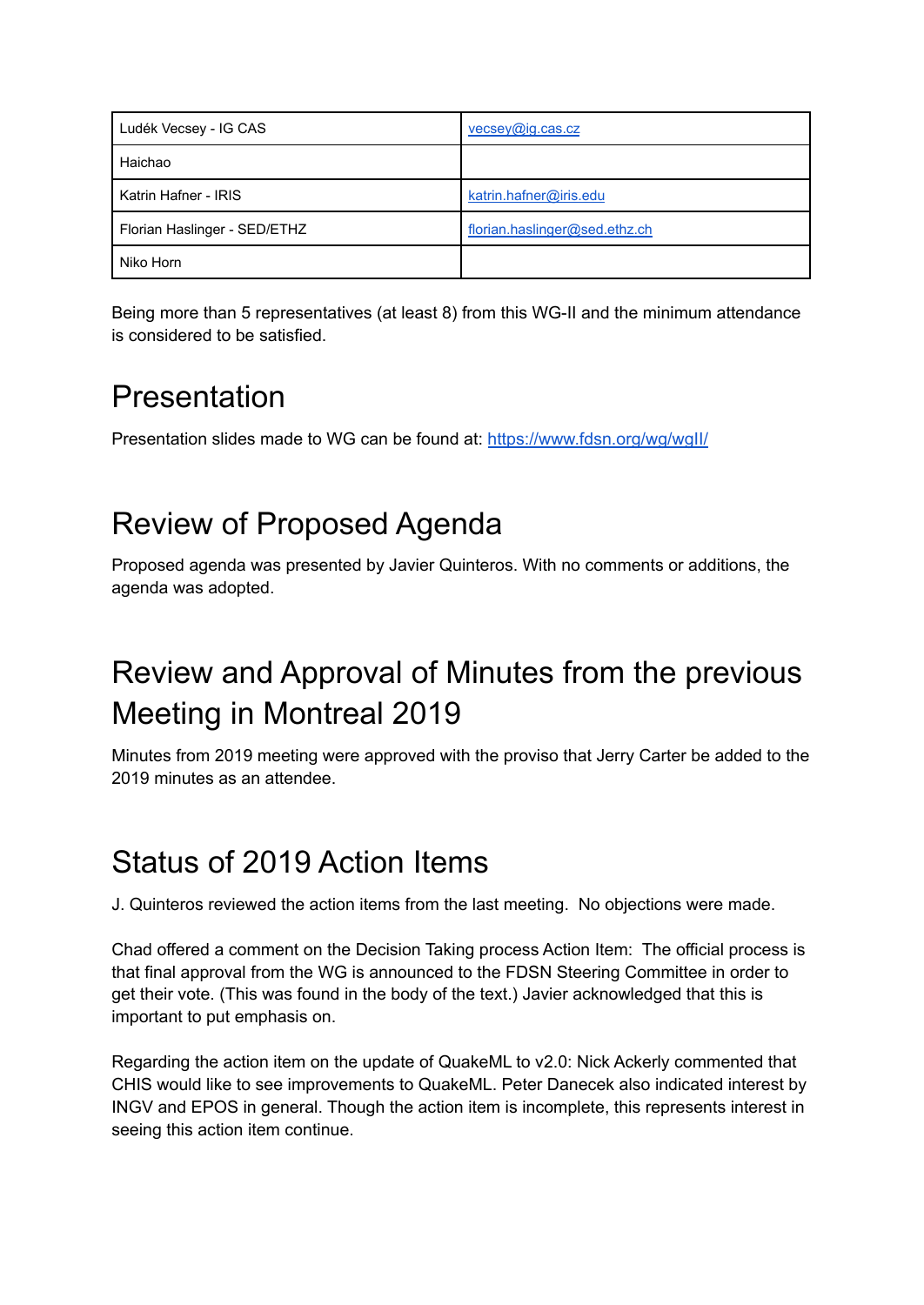Javier mentioned that Dmitry Storchak could not be present (was Chair in a parallel session), but he informed him about the status of the Action Item related to Event Types. Namely, in this difficult period ISC focused their efforts on current operations, and there sadly was little progress with event types. Nevertheless, Dmitry is still keen to re-start with this topic.

Summary of Action Items: 3 Complete / 1 in progress (quite advanced) / 2 Incomplete.

#### Recommendation about Metadata for legacy data

Tim Ahern presented a set of slides regarding Recommendation about Metadata for Legacy Data. This represents an entry into the Proposal Phase for the Working Group to engage. A 24 page proposal has been prepared.

A key issue in this proposal is that there are 75 recommended or mandatory metadata elements that would need to be supplied, according to the survey. These are a lot of fields that not all centers may be able fulfill.

Javier remarks that it is great to get a proposal that comes from input from the community.

Jerry asks if the plan is to see the data digitized eventually. There is scanning first to an image, then later a conversion of that image data to a time series. Tim says that this metadata effort does not get into the scanning and conversion process. This is an effort that Lorraine Hwang is carrying out. The metadata is seen as helpful to the process of carrying out the conversion of data to digital, useful forms.

Peter comments (in chat) that this looks to be a workflow problem. This proposal looks like the first step of a workflow. Observes that this might address paper images, but what about analog and early digi-data conversion? This also addresses metadata for other types of older legacy data including analog tapes, film chips etc. (Tim)

Peter comments on the need for a record of where paper and other legacy collections are. Also want to be able to track where already scanned collections are and make a catalog of this information available to the community. Tim indicated that Lorraine Hwang is developing an inventory of analog data collections and how the data are made available.

Javier comments that the good part of this approach focusing on the metadata is that we can find a way to map these fields to StationXML. We want information about the existence of the data to be accessible. Tim comments that it may be difficult to fit legacy metadata to StationXML and that there might be a need for a parallel specification. Peter agrees, but indicates that we can leave this to the WG 2 Review Group to determine.

**[Action Item]:** Send proposal to the WG with a Call to form an Proposal Review Team. Responsible: WG Chair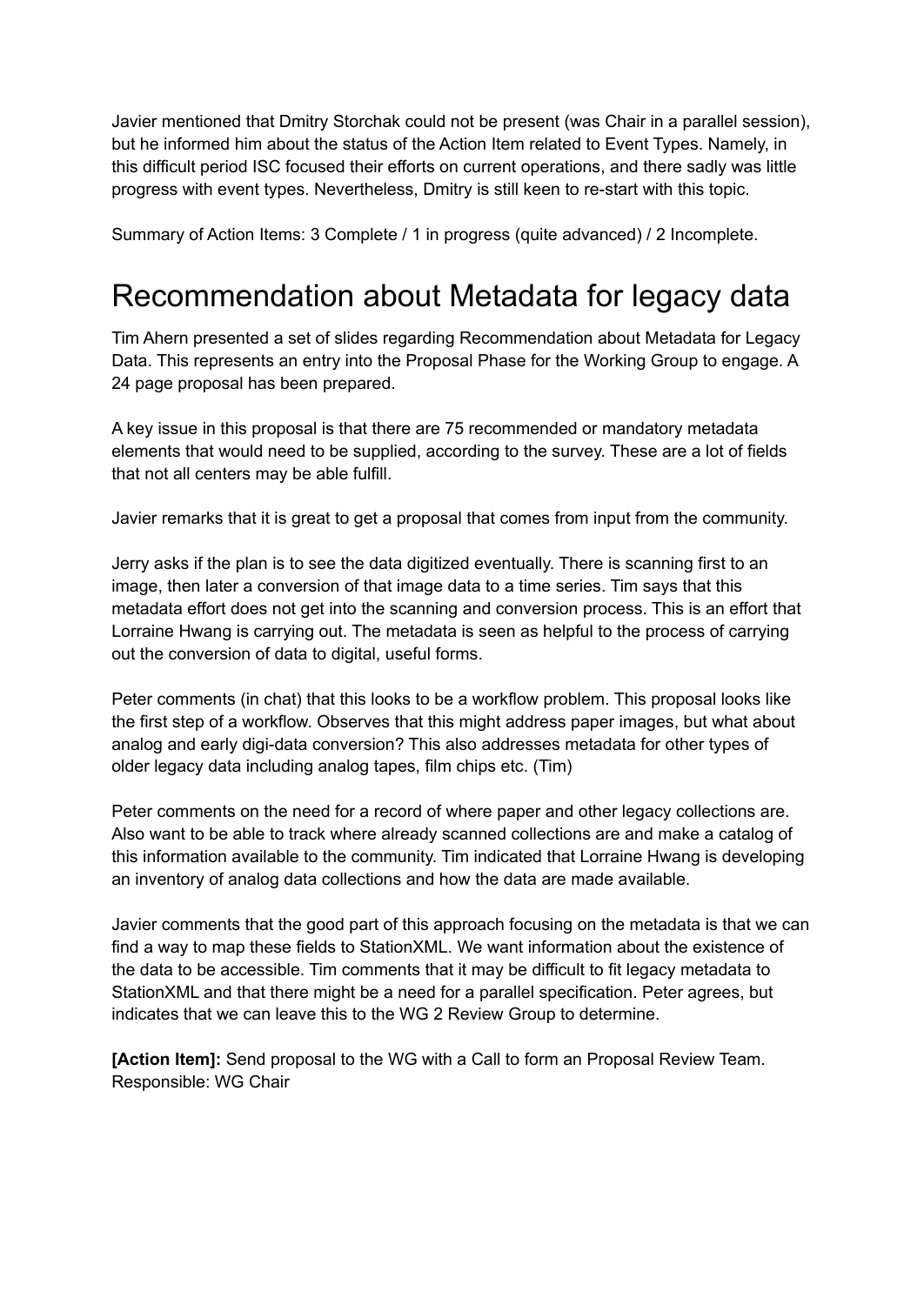# GNSS data integration into seismological standard workflows

On behalf of Angelo Strollo, Javier presented a set of slides regarding GNSS data integration into seismological standards workflows. Looking for an effective short term solution using existing standards. Also want to discuss a long term solution using more broad formats such as HDF5 and SensorML. Asking to identify the groups that are working on this problem and see if we can get them to coordinate on a joint paper with a proposal.

Florian (in chat) asks if the type of GNSS data being discussed is only displacement time-series. Peter indicates that, yes, they are considering displacement solutions from GNSS, mostly real-time.

Jerry mentions that IRIS and UNAVCO are merging. The processed GNSS data loses a lot of information contained within that data product. Good for tsunami warning centers. Question about processing the GNSS data at the edge or at the data center. Mentions that the geodetic community has had difficulty using the SEED format for storing GNSS solutions. The joint IRIS/UNAVCO effort is underway to come up with standards for storing and integrating GNSS data with seismic. John clarifies that this proposal is not meant to replace existing formats for GNSS data, but to allow integration of these solutions into existing seismic information systems for specific processing needs such as alert rapid response solutions.

Chad mentions that the US Regional networks are working on a standardized system for an integrated real-time flow into systems (and relaying to other centers). Suggests it would be good for this US effort to be better advertised for awareness. John mentions that they have been in contact with the ShakeAlert system and their already existing integration of geodetic time series solutions into their systems.

**[Action Item 1]:** Identify the groups within the FDSN that are already working on this topic and together prepare a white paper about the GNSS data integration in Seismology. Responsible: GFZ with collaboration from other groups

**[Action Item 2]:** Based on that, develop guidelines to address the immediate needs (short term) and start a discussion within this group for the long term options. Responsible: GFZ with collaboration from other groups

# Proposal for miniSEED3

Chad Trabant presented a set of slides regarding the Proposal for miniSEED3. This mainly serves as a review and an update on the status of completion of this project. Thanks given to the miniSEED3 review group for their efforts.

The specification for miniSEED3 is complete and online and is ready for the Working Group to review. Working code is available, and the IRIS fdsnws dataselect web service offers a working format conversion to deliver miniSEED3.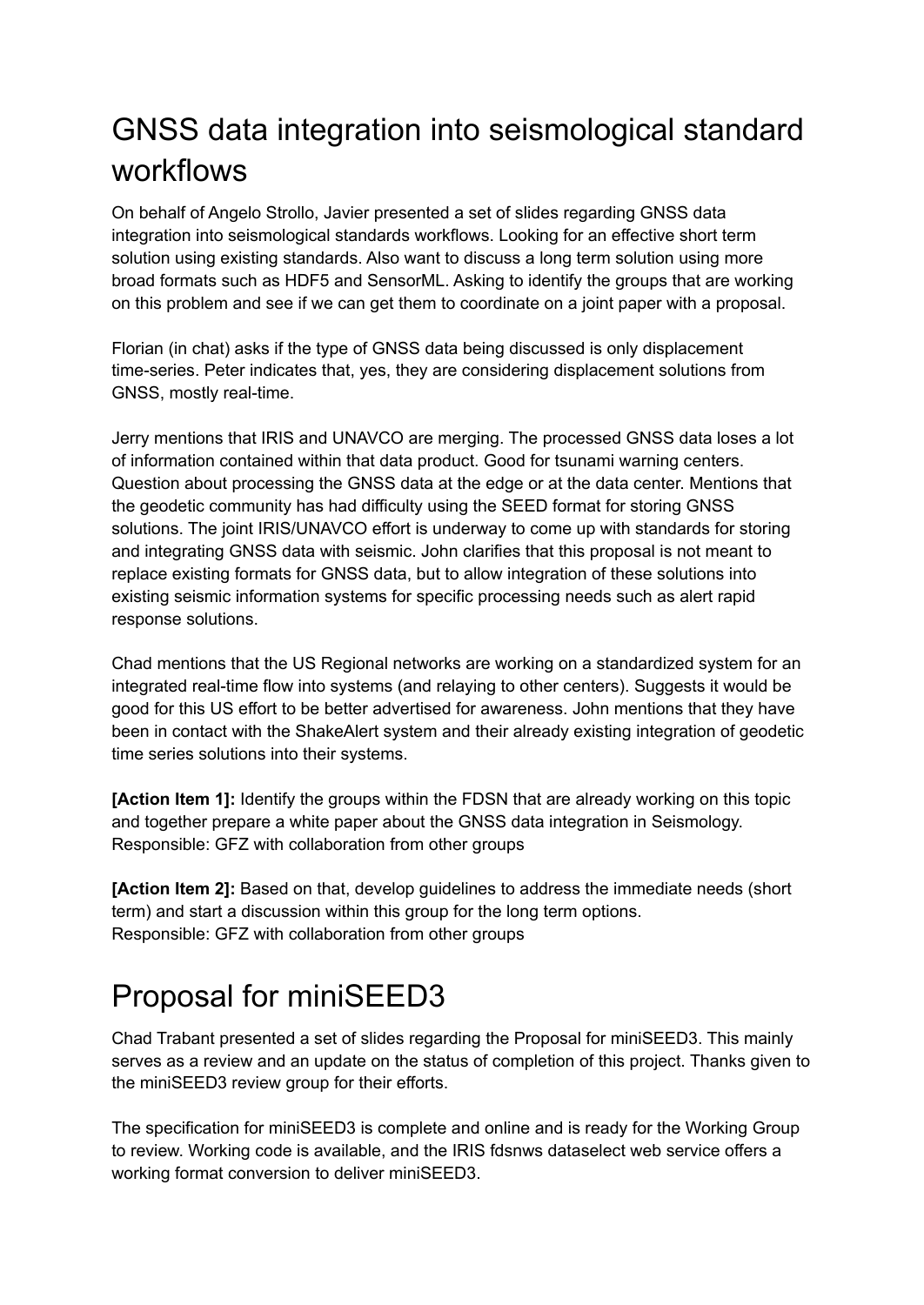Tim asks about CRCs used in miniSEED3. Forward Error Correction, was that ever considered? Chad indicates that this topic never arose, but WG 2 can always discuss this.

John asks, would IRIS have an interest in rolling out ObsPy tools to support this? What about instrument manufacturer support for this format in their data recorders? Chad indicates that these are great ideas. He has contacted three manufacturer groups about this and it ties in with the SeedLink 4 proposal as well. IRIS has limited resources to directly make changes to all open tools in the community, but as for ObsPy, it already uses libmseed, so it may involve just a small porting job to get ObsPy upgraded to support this.

Philip comments that this new format is nice in that new requirements or non-standard pieces of information can be incorporated into the miniSEED 3 key-value block.

Chad suggests that the FDSN work together to consolidate non-standard header names in an accessible catalog with the idea that some may get adopted by the FDSN as an official header.

Peter asks if there is a namespace scheme planned to avoid collisions? Chad shows that there are some FDSN reserved headers and that the key-value pairs are arranged hierarchically in JSON format, so the top level element tends to act as a unique identifier to indicate context or namespace.

Dan asks if there was discussion about querying directly on the data records with the extra headers. Chad says this is not part of the specification, though it is certainly possible that this could be done. In the past, miniSEED used to have a number of quality flags in the header, which can be used for filtering. However, there are millions of records in an archival dataset, so this is not necessarily practical.

**[Action Item]:** Send the proposal to the WG with a Call to form an Evaluation Review Team. Responsible: WG Chair

#### Next steps for the presented proposals and on-going tasks

Javier Quinteros presented the status of the different proposals being submitted, or evaluated.

- 1. Call for a proposal review team for Tim Ahern's Metadata for Legacy Data in the next few days.
- 2. Call for an evaluation review team for Chad Trabant's miniSEED3 specification in the next few days.
- 3. StationXML evolution. A review team has been formed and will start in the next few days.